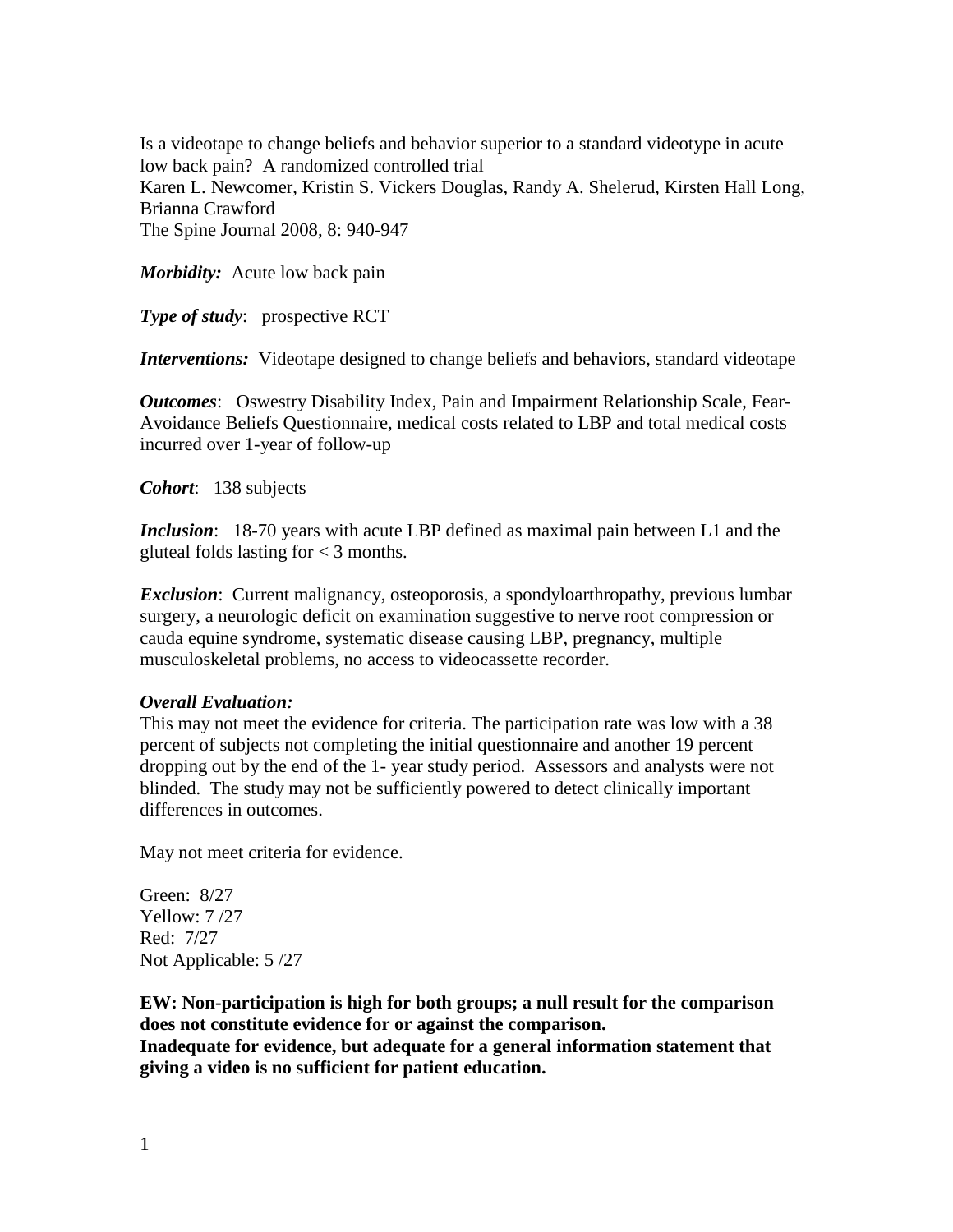| Criterion                                                | Green       | <u>Yellow</u> | Red | Comments                                                                                                                                                                                                                                             |
|----------------------------------------------------------|-------------|---------------|-----|------------------------------------------------------------------------------------------------------------------------------------------------------------------------------------------------------------------------------------------------------|
| Randomization                                            | X           |               |     |                                                                                                                                                                                                                                                      |
| Concealment of allocation                                |             |               | X   | Not addressed                                                                                                                                                                                                                                        |
| Participant recruitment and<br>eligibility               | X           |               |     | Patients presenting to institutional centers of origin                                                                                                                                                                                               |
| Blinding of patients and<br>caregivers                   |             | X             |     | Caregivers blinded, patients not aware of contents of<br>other video                                                                                                                                                                                 |
| Blinding of assessors of<br>outcome and of data analysts |             |               | X   | Assessors not blinded                                                                                                                                                                                                                                |
| <b>Blinding success</b>                                  |             |               | X   | Not discussed                                                                                                                                                                                                                                        |
| Participant follow-up                                    | X           |               |     | Figure 1                                                                                                                                                                                                                                             |
| Length of follow-up                                      | X           |               |     | Followed for one year                                                                                                                                                                                                                                |
| Baseline comparison                                      |             | X             |     | Demographic data and other co-variable data not<br>presented.                                                                                                                                                                                        |
| Primary outcome                                          |             | X             |     | Primary outcome not specified                                                                                                                                                                                                                        |
| Analysis of results                                      |             |               | X   | Not addressed                                                                                                                                                                                                                                        |
| Adverse effects                                          |             |               | X   | Not addressed                                                                                                                                                                                                                                        |
| Attrition                                                |             | X             |     | 19% loss                                                                                                                                                                                                                                             |
| Co-interventions (performance)<br>bias)                  | X           |               |     | Through a questionnaire                                                                                                                                                                                                                              |
| Presentation of outcome data                             | X           |               |     |                                                                                                                                                                                                                                                      |
| Sample size and precision of<br>results                  |             | X             |     | Not discussed, study may not be sufficiently<br>powered to observe clinically significant<br>differences. For example, study is powered to see a<br>8.9 difference for Oswestry Disability Index and<br>10.45 difference for Fear-avoidance beliefs. |
| Description of interventions                             | $\mathbf X$ |               |     |                                                                                                                                                                                                                                                      |